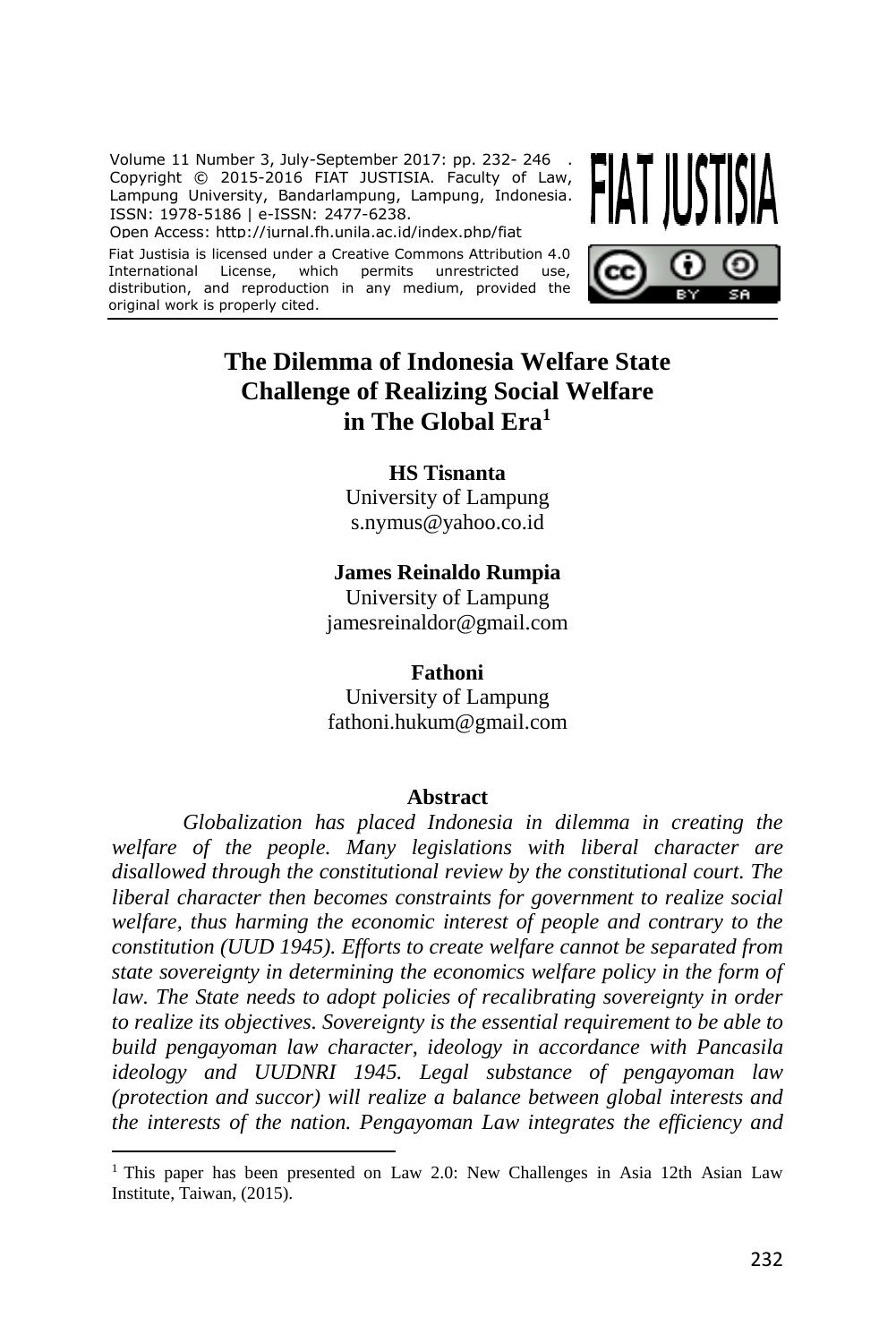*freedom with fairness and welfare excellence. In addition, the Pengayoman*  Law always opens the space to give a guarantee/partiality to the poor *through social policies that are based on human dignity.*

Keywords: *Welfare, Challenges, Globalization, Dilemma*

### **A. Introduction**

The process of globalization is a fact that cannot be denied and it's a challenge for all states. It should be recognized that the process brings a lot of benefits, that can be taken by the state. However, there is the other side of the globalization process that must be observed, the existence of in justice global structures. Free markets and free trade raise serious issues that the emergence of the losers are the results a result of free competition with states that have well established economies. <sup>2</sup> The injustice global structural becomes adversity factor for poor countries and developing countries in global competition as stated by Joseph E Stiglitz. 3

The process of globalization has distorted the role of the state in all lines of the nation's life. The state loses sovereignty to make essential policy relating to the economic welfare, independently without considering the standard international norms. The denial of international norms will result in the isolation of the state of international relations.**<sup>4</sup>** An Even international norm, standard, which has no legal binding, such as the Washington consensus <sup>5</sup> has stronger forced power. Globalization puts Indonesia in

<sup>2</sup> Ahmad EraniYutika, *Perekonomian Indonesia*, Malang: BPFE Unibraw, (2007), p. 61.

<sup>3</sup> Joseph E Stiglitz, translation Edrijani Azwaldi, *Making Golbalization Work –Menyiasati Globalisasi Menuju Dunia yang Lebih Adil*, Bandung: Mizan, (2007), p. 56. Argued that there are five issues that must be considered in the process of globalization, inter alia: a) Rule of globalization is not fair, designed specifically to benefit the industrialized countries. In fact nowadays some changes very unfair to make poor countries getting worse; b) Globalization prioritize material values above other values such as the environment and life itself; c) The way of managing globalization has lifted most of the developing countries sovergnity including the ability to make decisions in important areas that affect people's lives. It certainly undermines democracy; d) While the supporters of globalization claimed that everyone will get economic benefit, there is ample evidence to show a lot of losers, both in developed and developing The State; e) Perhaps most importantly, the economic system imposed (in developing countries) and even in some cases too forced, inaccurate and often very destructive. Globalization should not constitute Americanization in terms of economic and cultural policy, but indeed that's what often happens. This condition leads to anger

<sup>4</sup>Muladi, *Refomasi Hukum Dalam Pembaharuan Sistem HukumNasional*, Makalah Ceramah Ilmiah, Bandar Lampung, 6 March 2007

<sup>5</sup> See I Wibowo in Neoliberalisme p. 287. Further by citing the Hertz opinion "Round the clockdoormen at the headquarters of the private sector plc" stated that the country now it has become a security guard for businessman, who are ready to drive away all who try to disrupt their comfort. Washington consensus is an informal agreement between the authorities and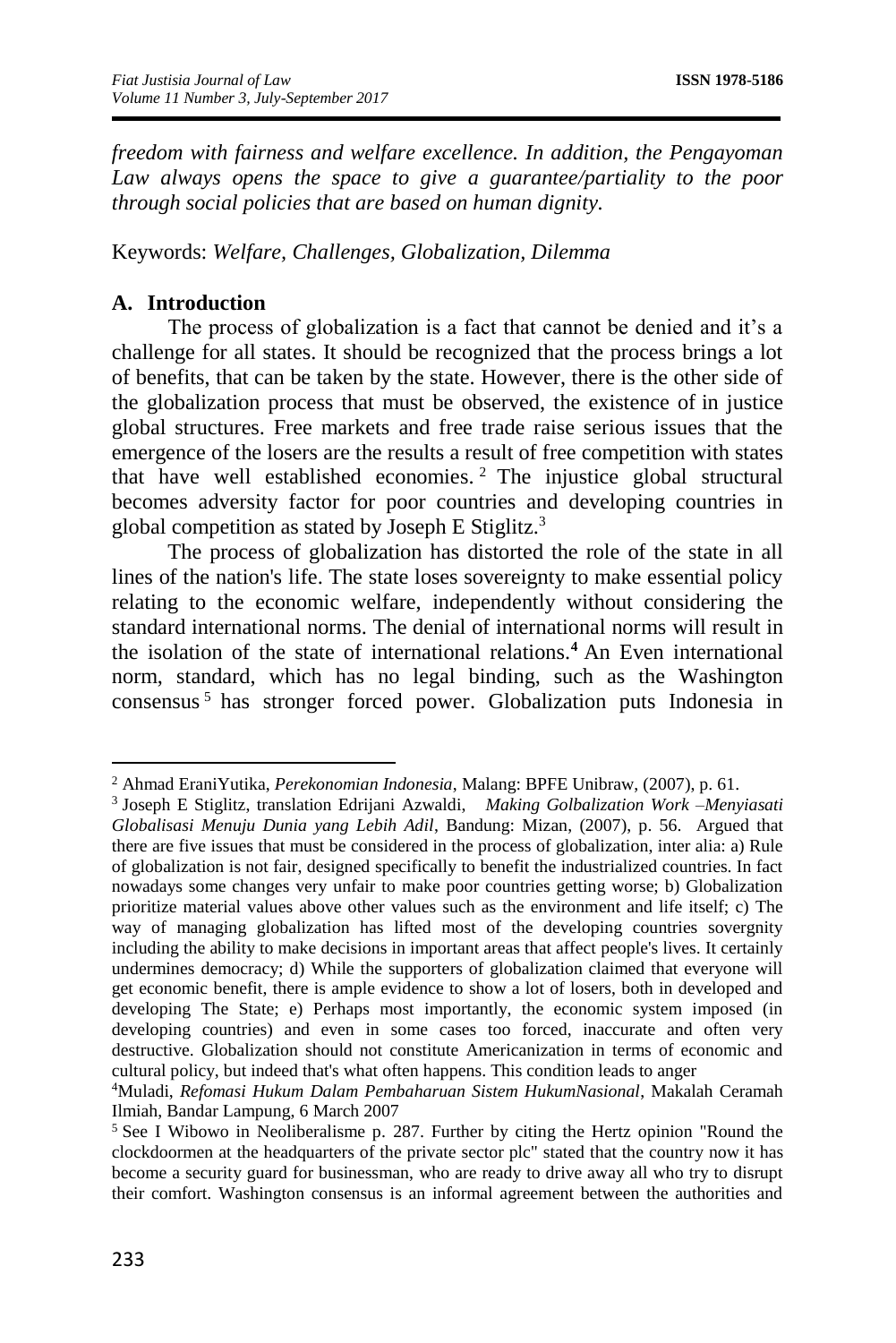dilemma to create in welfare. In addition, there are space and more restricted state interference. The other side, global competition threatens the collapse of the social welfare sector and cause social disintegration.

The ideological tendency of the law is more oriented towards liberalism and neo-liberalism. This ideology replaces national sovereignty with the sovereignty of the market. The State is often helpless against market pressures. Market mechanism is believed to drive the wheels of the economy (facilitate the production, distribution and consumption). The State is no longer able to make independent policies without regard to the conditions of market psychology. The concept of the welfare state is an option to develop a law state of Indonesia, as stated in the preamble UUNRI 1945. Welfare can only be done by strengthening the role of the state, so the state is able to create minimum standards for its citizens through the rule of law. Francis Fukuyama,<sup>6</sup> explores the idea how to strengthen the role of the state through minimal functions, secondary functions and activists function. These functions are oriented in an attempt to overcome a market failures and create social justice.

Concept of market role cannot be separated from the idea of liberal democracy. After the collapses of communist, idea on state is dominated by democracy, individualism, and capitalism. <sup>7</sup> Domination which ends only on the freedom based on free market. Steven Rosefielde argues the system which depends on the free-market as self-regulating system, giving on every people with the rights, voice, and chance.<sup>8</sup> For liberal democracy, it becomes the only way to the fulfillment of the welfare and prosperity. <sup>9</sup> David Howarth, said that this is more close to the concept of classic liberal  $10$ Classic liberal is truly only care about the restriction of government role above their rights of property, but doesn't care with distribution and democracy.<sup>11</sup> Every individual is responsible for his/her own destiny. The concept of justice distribution based on Samuel Freeman arguments, already

international institutions and businessman on economic development requires: market, trade liberalization and the reduction of the state role in the economy.

<sup>6</sup> Francis Fukuyama, *Memperkuat Peran Negara*, Jakarta: Gramedia, (2005), p. 9.

<sup>7</sup> Brian Z. Tamanaha, *On The Rule of Law: History, Politics, and Theorie,* Cambridge: Cambridge University Press, (2004), p. 1.

<sup>8</sup> Steven Rosefielde, *Comparative Economic System Culture Wealth, and Power in 21st Century*, Massachusetts (United State of America): Black Well Publishing, (2002), p. 16.

<sup>9</sup> There are two (2) reasons chosen by liberals why pro-free markets: 1) The interest in realizing basic liberty exists in free markets. Each person is free to choose a career and the workplace. 2) allocation made by the market considered to be more efficient, from a nonmarket system. See Samuel Freeman, "Capitalism In The Classical and High Liberal Traditions", *Sholarly Journal Social Philosophy and Policy*, 28 (2), (2011), p.36.

<sup>10</sup> David Howart, *What is Social Liberalism?,* can be accessed at http://www.socialliberal.net/2009/02/12/what-is-social-liberalism/ <sup>11</sup> *Ibid.*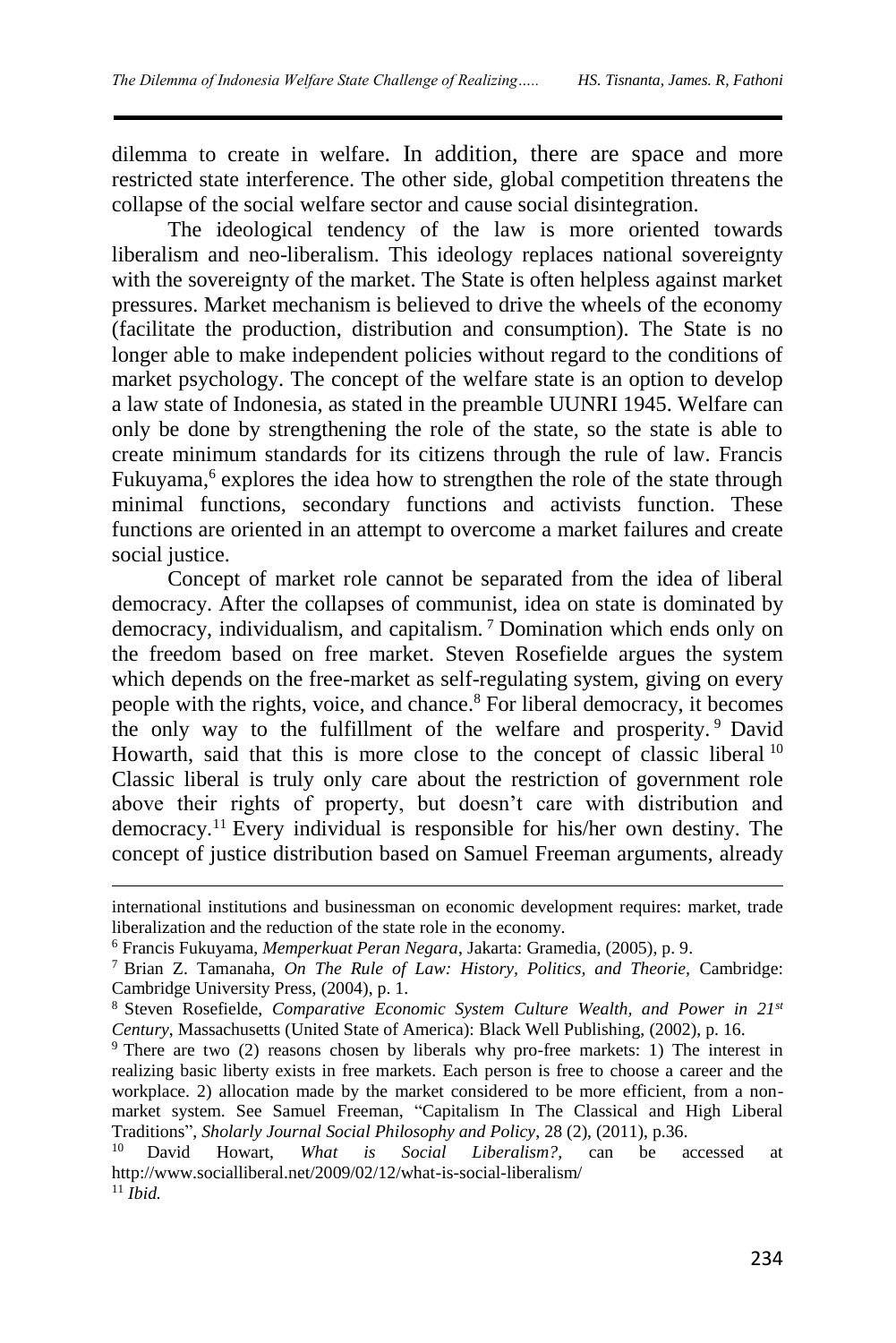done with the fulfillment through the judiciary and public goods provide. <sup>12</sup> The limit of responsibility from classic liberal only placed in the chance providing. <sup>13</sup> In the end, this condition makes the strongest have the power to control the weak.

Liberal in the problem of market and role of state, already change their thought, as example in America. Based on liberal-progressive movement lead by Roosevelt, said the freedom of property right will make human alienate from their welfare. <sup>14</sup> Property right, is not the pure free from state. It must have involvement of state, because the obligation of government on social and economic condition. <sup>15</sup> The role of federal government for example, not only controlling but also distributing the sources and the wealth to the public.<sup>16</sup> America then based on Scott Arnold argument, used not only liberal but tended to extract the value of social democrat. <sup>17</sup> In the practice America shows in the issue of economic and social. They use liberal-socialist supported by 2 (two) features:  $18 \text{ 1}$ ) in the liberal ownership they only reside nominally with the private party; 2) compensation for tax and spend with impunity has been omitted, if facing with regulations.<sup>19</sup> America also uses social democracy to counter social issue problems (e.g unemployment, health, and poverty) and has the will to create the welfare state. <sup>20</sup> State and welfare nowadays, cannot be separated even the contribution and involvement through the social and political aspects.

The experience in Europe, depends on social-democracy movement. Tom Allen concludes, the state has obligation in creating social welfare with social responsibility which associated with the ownership.<sup>21</sup> Different

<sup>12</sup> Samuel Freeman, *Op.Cit,* p. 47.

<sup>&</sup>lt;sup>13</sup> The liberal view in terms of salary as an example of someone with a particular talent gets a higher salary because:1) everyone is made better off when those people work those jobs, and 2) those people will only work those jobs when they are given incentives. Accessed at http://harvardpolitics.com/united-states/liberalism-versus-socialism/

<sup>14</sup> Ronald J. Pestritto, *"*Founding Liberalism, Progressive Liberalism, and The Rights Of Property", *Scholarly Journal Social Philosophy and Policy*, 28 (2), (2011), p. 72. <sup>15</sup> *Ibid.,* p. 73.

<sup>&</sup>lt;sup>16</sup> *Ibid.* See Characteristics of progressive according to James W. Jr. Elly. James W. Elly, "The Progressive Era Assault on individualism and property rights", *Scholarly Journal Social Philosophy and Policy,* 29 (2), 2012, p.258.

<sup>17</sup> N Scott Arnold, "Are Modern Liberals Socialist or Social Democrats"*, Scholarly Journal Social Philosophy and Policy,* 28 (2), (2011), p. 262.

<sup>18</sup> *Ibid,* p. 282.

<sup>19</sup> State manipulation of the tax code aimed at a wide variety of social functions. See *Ibid,* p. 264.

<sup>20</sup> *Ibid,* p. 282.

<sup>21</sup> Tom Allen, Liberalism, *Social Democracy and The Value Of Property Under The European Convention On Human Rights, International and Comparative Law Quarterly*, Oxford: Cambridge University Press, (2010), p. 1068.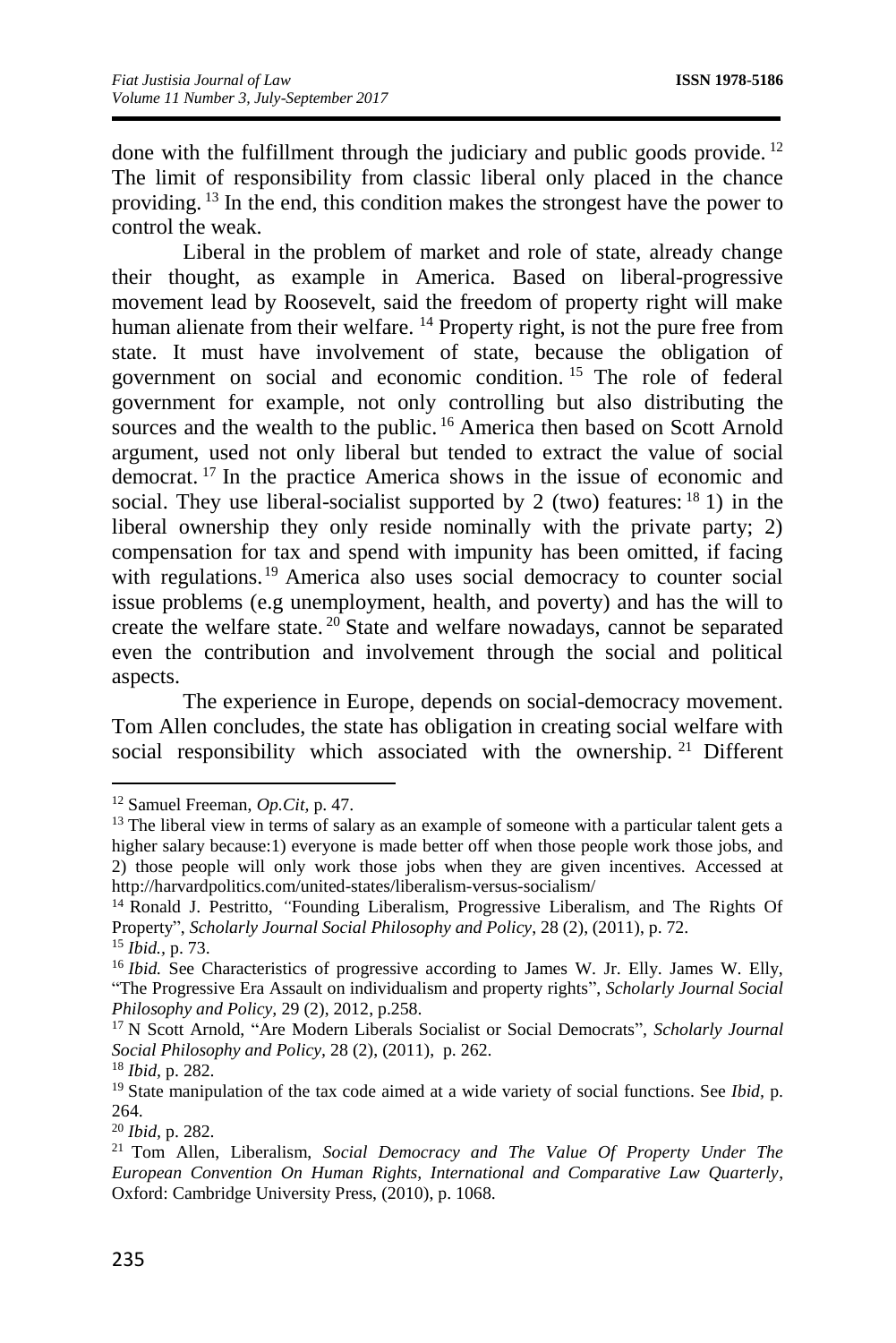approach describe if the state involvement does not become the threat to the system, then the values of the property are being adjusted for public demands with the legislation. <sup>22</sup> In the end, role of institution will be directed to the welfare as the main objection.

The understanding of west countries for efficiency and state responsibility, is based on individuals rights, but Indonesia starts it from the communal rights. State based on Article 33, becomes ruler of important production and natural resources. People on the other way, become the center or source of the authority in the conception of state ruling.<sup>23</sup> State only manages and obligates to the welfare of the people. Indonesia ironically has been infected by market domination, when the west countries try to free from domination. In this situation, Edi Swasono argues that the state will be a corporate not a nation state. <sup>24</sup> Economic development will depend on the free market.<sup>25</sup> Welfare of the people then will be neglected, and be oriented only for the power of individuals.

Reality is the lesson for the state to be able to build a balance between global interests and the interests of the nation. The main prerequisite to be able to create a balance is reinforcing the sovereignty of the state based on the ideology of Pancasila and the Constitution, as stipulated in the law as an instrument to achieve welfare. In the global context, efforts to achieve economic welfare are related to moral formulated in preamble UUDNRI 1945. Economic moral embodied in the Law by considering global values (efficiency and freedom) and the strengthening of local values (excellence and fairness).

# **1 Problems**

Based on the description, the issues to be discussed in this paper are as follows:

- a) How do the general principles of the Pancasila ideology of Pancasila and the Constitution in creating welfare in an era of economic globalization?
- b) How does the character of Indonesian positive law within the framework of the welfare?

<sup>22</sup> *Ibid,* p. 1077.

<sup>23</sup> Jimly Asshiddiqie, *Hukum Tata Negara dan Pilar-Pilar Demokrasi,* Jakarta: Sinar Grafika, (2010), p. 140.

<sup>24</sup> Sri Edi Swasono, *Daulat-Rakyat versus Daulat Pasar,* Yogyakarta: Pustep-UGM, (2005), pp. 34-35.

<sup>25</sup> *Ibid.*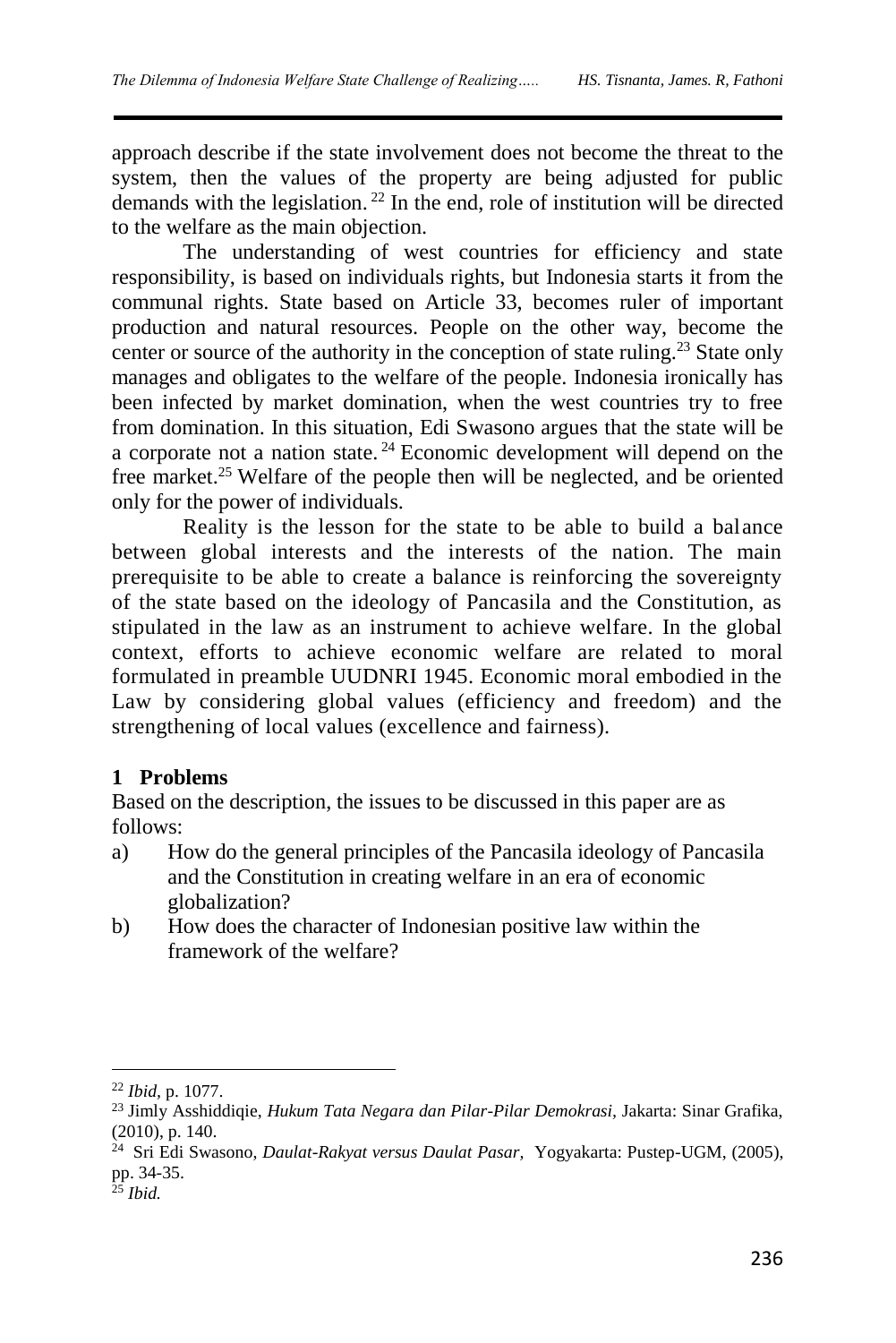### **B. Discussion**

### **1. General Principles Pancasila Ideology in Creating Social Welfare at the Global Era.**

Indonesia's objectives are formulated in preamble UUDNRI 1945 in the 2nd and 4th paragraph, that the welfare state based on Pancasila.<sup>26</sup> Pancasila is the foundation of moral and ethical state administration, which is explicitly formulated in the Preamble of UUDNRI 1945. Unity of the five principles of Pancasila is a review of the Indonesian nation who views the state as welfare organizations, and not as organization of power.<sup>27</sup> As the welfare Organization, the use of authority is based on morality and ethics of state administration. Morality and Pancasila ethics become the basic concept of the welfare state to realize the responsibility of the state in seeking common prosperity for all people.

Welfare organization is organized by UUDNRI 1945 as the constitution of the political, while social and economic and the substance is general principles in realizing the objectives of the state. People who want to be targetted is the Indonesian socialist society and democracy is one of the means to an end. <sup>28</sup> Indonesian socialism is formulated as a just and prosperous society based on Pancasila. <sup>29</sup> Indonesian socialism is socialism adapted to (a) the conditions contained in Indonesia; (b) The nature of Indonesia; (c) The people of Indonesia; and (d) customs, psychology and culture of Indonesian people.<sup>30</sup> Indonesia Socialism has an idea and different substances with that socialism developed in other parts of the world.

Indonesian socialism is closely linked to the values of Pancasila as the national principal. The values are referred to a) basic Nationality, b) basic internationalism. c) The basis of consensus, the basis of representative, deliberative basis. d) The principles of welfare, the principle that there would be no poverty in freedom in Indonesia, e) basic divinity.<sup>31</sup> The main principle of Indonesian socialism values is the principle of consensus or consultation (democratic Indonesia) and welfare. Both of these principles are oriented on peoples' sovereignty and social justice, which were held within the framework of law and Indonesia democracy.

<sup>26</sup> RM. A.B. Kusuma, *Lahirnya Undang-Undang Dasar 1945*, Badan Penerbit FH Universitas Indonesia, Jakarta, (2009).

<sup>27</sup> B. Arief Shidarta, *Ilmu Hukum Indonesia,* Bandung: Fakultas Hukum Universitas Katolik Parahyangan, (2010), p. 93.

<sup>28</sup> RM. A.B. Kusuma, *Op.Cit.*

<sup>29</sup> Soediman Kartodiprodjo, *Sosialisme Indonesia*, Bandung, 10 March 1964, p.1.

<sup>30</sup> *Ibid*, p. 5.

<sup>31</sup> Soediman Kartohadiprodjo, *Pancasila – Suatu usaha percobaan mendekati problema sekitarnya*, Bandung, (1963), p. 2.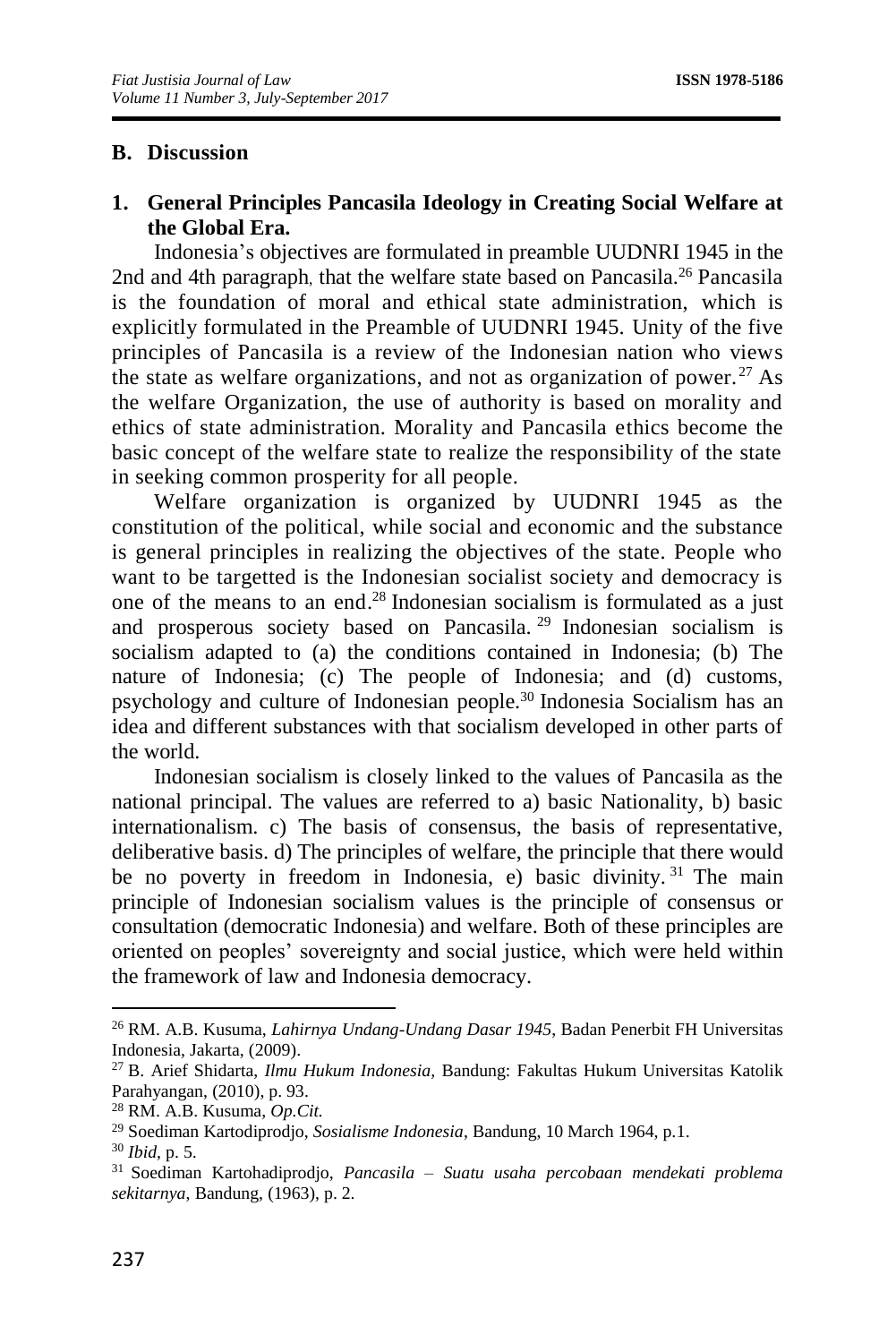Dynamics of Indonesia welfare state concept developed in parallel with the historical and political process. The UUDNRI 1945 Amendment I-IV, has changed the institutional structure and substance of state responsibility and the role of the state, especially the concept of the welfare state. The changes of Chapter XIV UUDNRI 1945 described the defended socialism in the constitution as the basis for realizing the objectives of the state, in addition to the principles of popular democracy in the liberal states.<sup>32</sup> Pancasila morality is realized in the form of organizing various facilities and special measures to improve the welfare of poor social groups. <sup>33</sup> State responsibility sets in UUDNRI 1945 as the economic constitution is explicitly defined in the preamble and the formulation of the articles. Vision, commitment and attitude of state politics partiality in creating social justice and economic sovereignty, contained in Chapter XIV UUDNRI 1945 about National Economy and Social Welfare. Article 33 which provides that;

- (1) The economy shall be organized as a common endeavor based upon the principles of the family system.
- (2) Sectors of production which are important for the country and affect the life of the people shall be under the powers of the State.
- (3) The land, the waters and the natural resources within shall be under the powers of the State and shall be used to the greatest benefit of the people.
- (4) The organization of the national economy shall be conducted on the basis of economic democracy upholding the principles of togetherness, efficiency with justice, continuity, environmental perspective, self-sufficiency, and keeping a balance in the progress and unity of the national economy.
- (5) Further provisions relating to the implementation of this article shall be regulated by law.

Article 33 consists of five verses is the result of changes (amendments) fourth. The provisions of Article 33 were amended by two verses that verse (4) and verse 5. The formulation of the article is a middle ground of the debate among senior economists who defend the principle of family as the foundation of the national economy with a young economist who brought the spirit of neoliberalism. The formulation can also be interpreted as the maintenance of socialism and acceptance of global values.

UUDNRI 1945 is the foundation to shape policies and organize the administration in the political, social and economic. Legal policies have

<sup>32</sup> Jimly Asshiddiqie, *Konsolidasi Naskah UUD 1945 setelah Perubahan Keempat*, Fak. Hukum UI: Pusat Studi HTN, (2000), p. 55.

<sup>33</sup>Franz Magnis Suseno, *Etika Politik, Prinsip-prinsip moral dasar kenegaraan modern*, Jakarta: Gramedia, (1991), p. 316.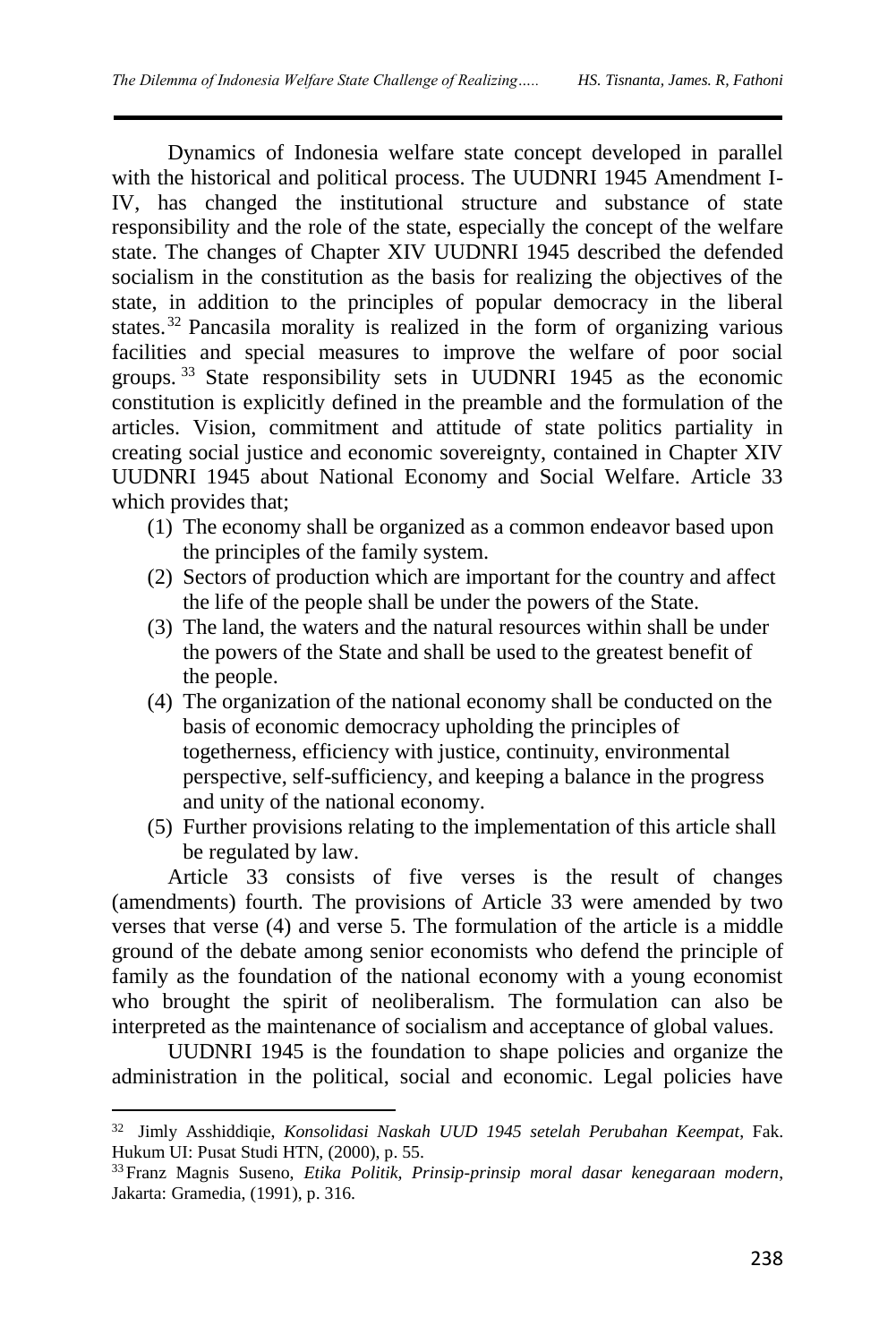binding force on the power (the state), civil society (civil society), and the market (market) in a triadic relationship. Triadic relationship has become the foundation in achieving an idealized value in the life of the state, that is freedom, justice and prosperity.

In a triadic relationship, states have the authority and responsibility to intervene unfair market through policies that are affirmative to protect and safeguard the national economy. The policy is based on the provisions of Article 33 verse (4) which provides that "The national economy was organized based on economic democracy with the principles of togetherness, efficiency, justice, sustainability and environmental friendliness, independence, and balancing economic and national unity". Efforts to create common prosperity cannot be separated from economic development, as stated by Paul SPICKER<sup>34</sup> that welfare depends on economic development". Economic development is conducted in accordance to the economic structure of the social and cultural conditions, so that the economic rights and social rights can be realized. UUDNRI 1945 is the means of control to the dynamics of economic changes and also becomes the instruments of protection in economic development plans. Pancasila and UUDNRI 1945 are the foundation of moral and ethical development in an idea of the life of society and state which guarantees liberty justice and equitable distribution of prosperity. Economic development cannot be released to state sovereignty, especially in managing the resource.

Sonny Keraf<sup>35</sup> said that the vision of the Indonesian economy has been very clearly enshrined in Pancasila and UUDNRI 1945. On that basis, a minimum of two most important aspects of economic development is to realize and ensure prosperity for all Indonesian people (Social Justice) and ensure economic sovereignty. Economic welfare and economic sovereignty is a matter of ideology, which means with regard to the vision, commitment and attitude of the state alignments. The values of the ideology is the dignity of the nation to sovereignty over their welfare independently. The minimum standards set out in the Law should be placed within the framework of the ideology of Pancasila and the Constitution (UUDNRI 1945). The denial of the values of Pancasila and the Constitution will result in cancellation of the Law. Many laws sued in the Constitutional Court and annulled because the value deny ideology and constitution as presented in the following table:

<sup>34</sup> Paul Spicker, *The Welfare State – a general theory*, London: Sage Publication ltd. 6 Bonhill Street, (2000).

<sup>35</sup> Sonny keraf, *Kesejahteraan Yang Berdaulatan*, Harian Kompas, Senin, 11 October 2010, p. 6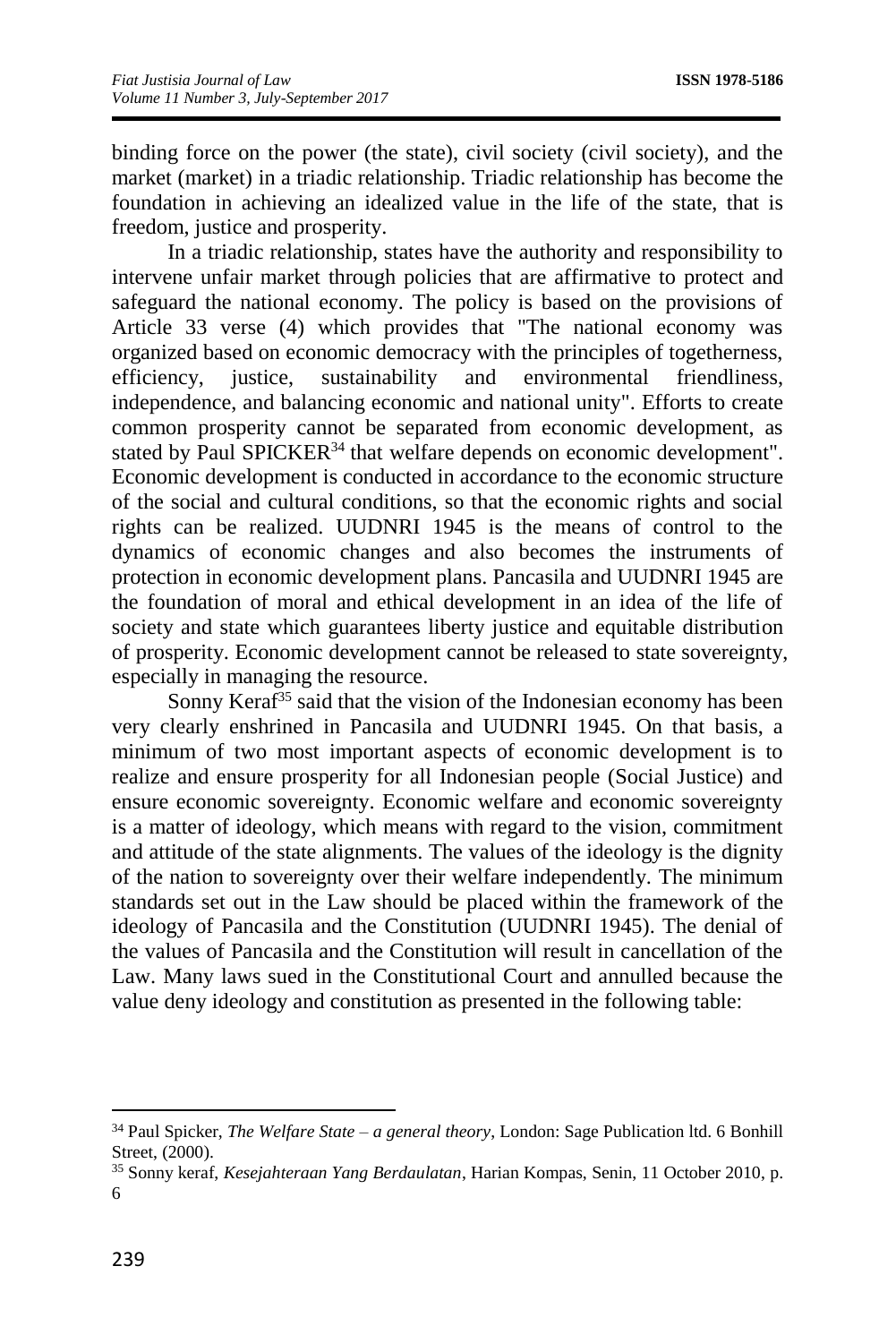| Year         | In       | Rece | Amount | Verdict        | Amount  | Proces | Amou     |
|--------------|----------|------|--------|----------------|---------|--------|----------|
|              |          |      |        |                |         |        |          |
|              | the      | ived |        | (granted       | the     | s in   | nt       |
|              | pas      |      |        |                | verdict | this   | The      |
|              | t        |      |        |                |         | years  | Law      |
|              |          |      |        |                |         |        | Which    |
|              |          |      |        |                |         |        | Revie    |
|              |          |      |        |                |         |        | W        |
| 2003         | $\theta$ | 24   | 24     | $\theta$       | 4       | 20     | 16       |
| 2004         | 20       | 27   | 47     | 11             | 35      | 12     | 14       |
| 2005         | 12       | 25   | 37     | 10             | 28      | 9      | 12       |
| 2006         | 9        | 27   | 36     | 8              | 29      | 7      | 9        |
| 2007         | 7        | 30   | 37     | $\overline{4}$ | 27      | 10     | 12       |
| 2008         | 10       | 36   | 46     | 10             | 34      | 12     | 18       |
| 2010         | 39       | 81   | 120    | 17             | 61      | 59     | 58       |
| 2011         | 59       | 86   | 145    | 21             | 94      | 51     | 55       |
| 2012         | 51       | 118  | 169    | 30             | 97      | 72     | $\theta$ |
| 2013         | 72       | 109  | 181    | 22             | 110     | 71     | 64       |
| 2014         | 71       | 140  | 211    | 29             | 131     | 80     | 71       |
| 2015         | 80       | 140  | 220    | 25             | 157     | 63     | 77       |
| 2016         | 78       | 27   | 105    | 9              | 51      | 54     | 15       |
| <b>Total</b> | 583      | 1059 | 1642   | 230            | 1005    |        | 520      |

Source: Indonesia Constitutional Court

From the table above, there are 230 laws which are being reviewed and then annulled by the constitutional court with the argument that the law of liberal character and harm the interests of the nation. The fundamental problem is faced by the state's sovereignty against the global influences. The state often cannot freely determine the policy over the resources optimal for the prosperity of the people. Therefore, sovereignty needs to be strengthened in order to determine legal policy independently. Sovereignty and welfare are the two aspects which cannot be separated from one another and the state should be able to overcome the market failures that lead to structural injustice. On the other hand, state intervention and should be considered as an instrument of international law that intervention is not harmful and create market fear to participate in the welfare of the people.

### **2. Indonesia Positive Law Character to Achieve Welfare Framework**

The reality of the global order shows a coercion phenomenon of democratic values and the conception of law state, which is based on the framework of thinking in a developed state for investment purposes. Sulistyowati Irianto argued that the rule of law and democracy iwas an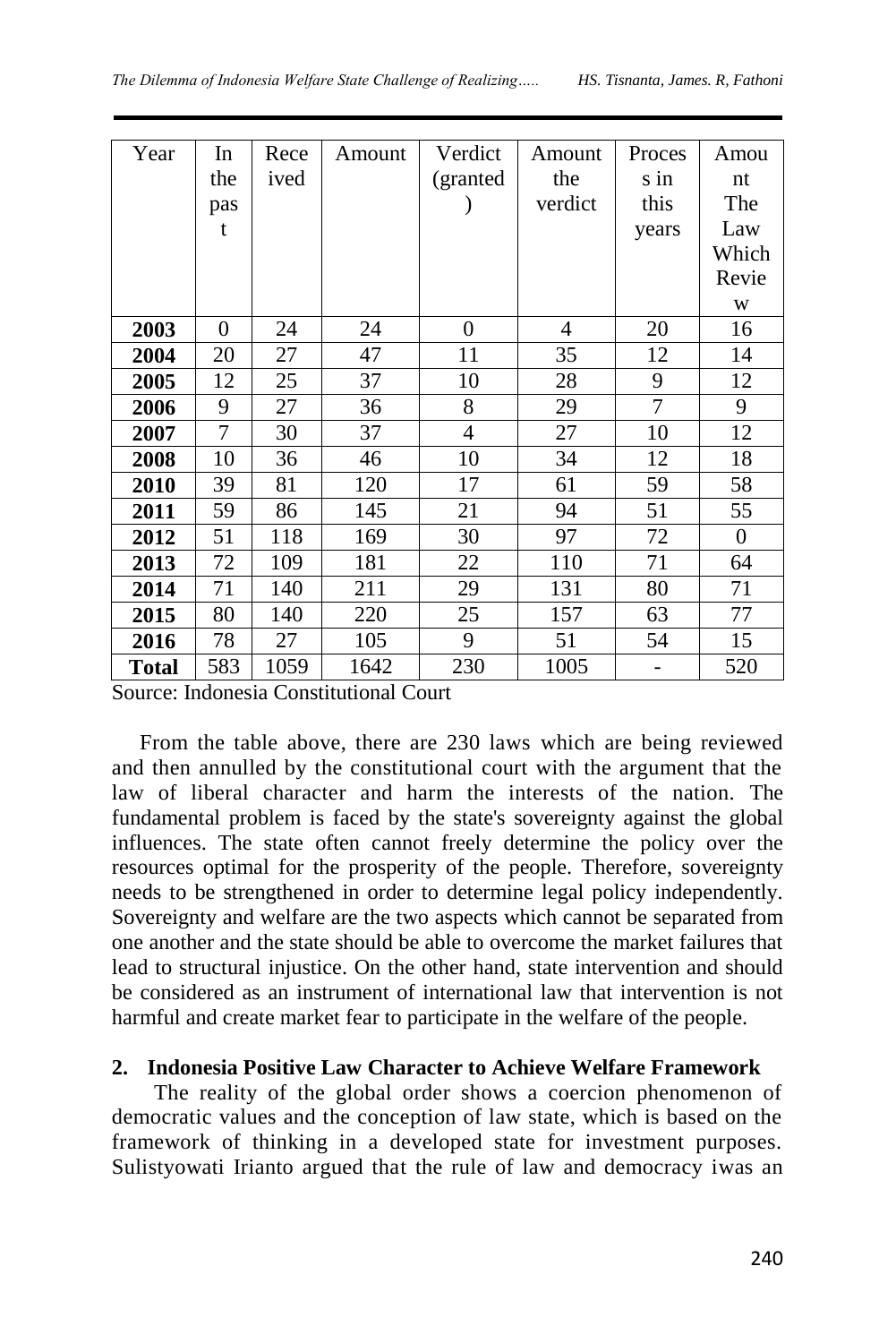important agenda in the law development which was designed by the developed countries through the motions of "law and development" launched in 1960 and the movement of "the Rule of Law". A Movement aimed to promote democracy and development in the newly independent country and to grow in Africa and Asia.<sup>36</sup> Promotion of democratic values and development is conducted through the transformation of the social model, economic, political and west by denying the fact that developing countries have their own historical and cultural roots.On the other side, the internal reality shows that the ideology of Pancasila has not become the margin of appreciation in development. Dawam Rahadjo<sup>37</sup> argued that socialism or Pancasila economic in Indonesia, was being sought shape through exploring theory and practice. Socialism Indonesia (Pancasila) was not understood and be the margin of appreciation in the formation of legal policy. The Law raise many debates and annulled by the constitutional court for denying constitutional and liberal character. Law referred to, among others as follows:

- a) Law No. 7 of 2004 about water resource (annulled by Indonesian Constitutional Court number 85/PUU-XI/2013)
- b) Law No. 18 of 2004 about plantation (annulled by Indonesian Constitutional Court number 55/PUU-VIII/2010)
- c) Law No. 41 of 1999 about water resource (annulled by Indonesian Constitutional Court number 35/PUU-X/2010)

Article 33, verse 4 UUDNRI 1945 regulates principles related to the liberal economic ideology (containing a minimum of state and held in the context of the capitalist market). A Problem that then arises is the loss of socialism value and replaced by the value of liberalism. Liberal character of legislation is about to reduce Indonesia socialism. Law are more in favor of the investor rather than on the people. The result is the loss of the totality of life and social order. In the economic globalization, the welfare state faces challenges in building institutional frameworks and economic political framework to realize the values of freedom, efficiency, and growth. The framework is intended to maintain the values of justice and the primacy of structural injustice within global and national economic order. Morals and values are integrated into the framework of the legal system positively by considering the moral aspects and economic aspects related to the individual differences and quality. Thus, it will achieve a balance between national

<sup>36</sup> Sulistyowati Irianto, *Menuju Pembangunan Hukum Pro-Keadilan Rakyat* –dalam Sosiologi Hukum Dalam Perubahan (editor; Antonius Cahyadi dan Donny Danardono), Jakarta: Yayasan obor Indonesia, (2009).

<sup>37</sup> Dawam Rahardjo, *Mencari Pengertian Tentang Pembangunan Sudut Pandang Pancasila, in Ekonomi Pancasila,* Yogyakarta: BPFE, (1981), p. 52.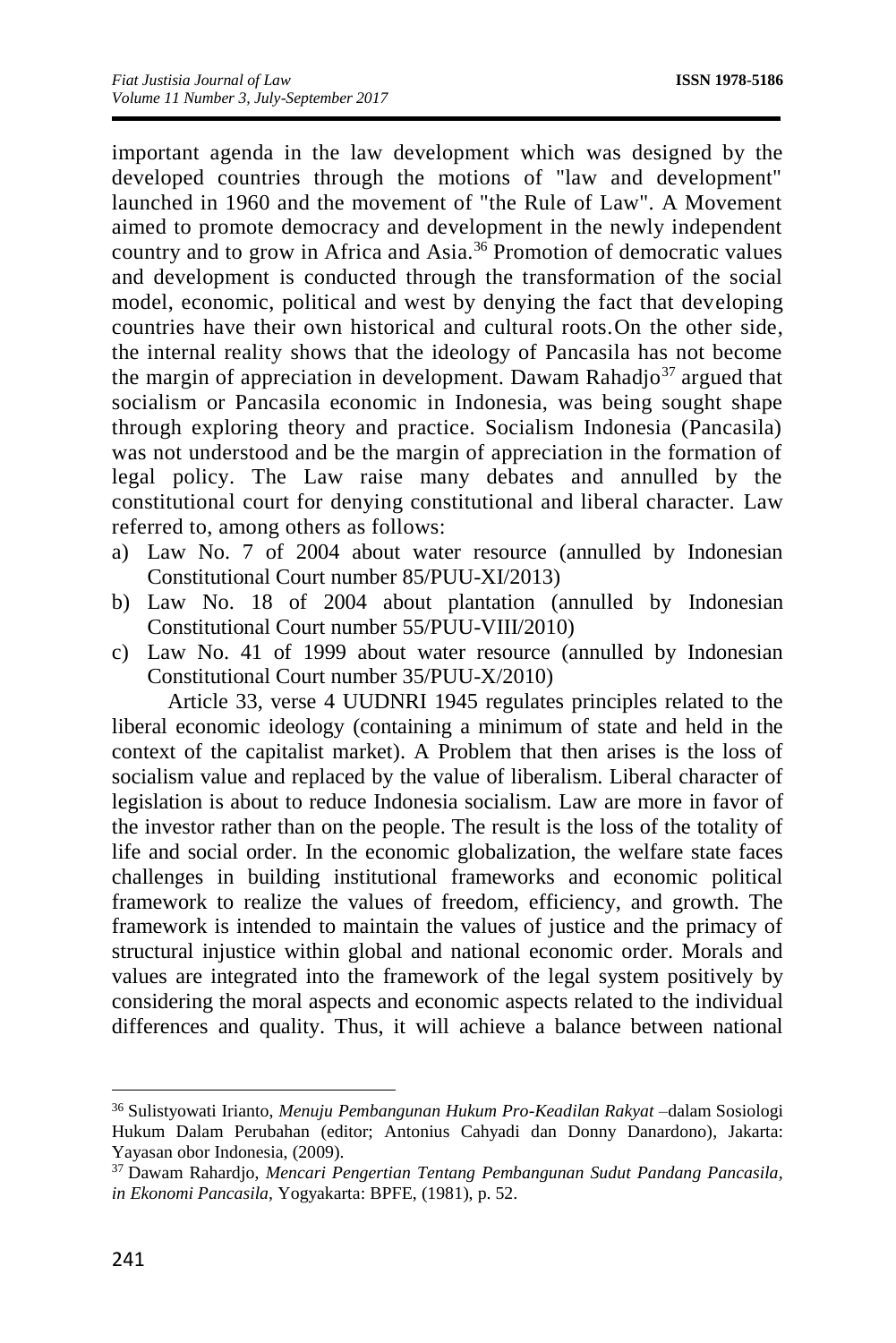interests and global interests. The balance of interests below were stated by Yuich Shionoya and can be seen as follows:



The illustration shows that in economic planning and regulation, based on moral and economic are done by taking the middle way so as to create a balance. The balance can be done by using the open ended standard and general clauses. In addition, there should be a change in approach toward legal purposive and procedural approach or substantive justice approaches.<sup>38</sup> The shift is intended for the protection of people and efforts to create social justice. Open ended these standards will form the basis for the State within form of social policy that also accomplished the liberal State

Law orientation should as well organize aid supporting living standards and reducing inequality reduction. For comparison, within a liberal, the state is obliged to form a liberal social policy oriented to solve market failures. According to Gerhart Raichle<sup>39</sup> there are 12 theses that liberal social policies are its principles, namely;

- a) Thesis 1: Politics is a social liberal: liberal politics intrinsically social.
- b) Thesis 2: Assistance targeted than general equity
- c) Thesis 3: The principle of subsidiarity
- d) Thesis 4: The principle of efficiency
- e) Thesis 5: Promoting freedom than
- f) Thesis 6: Slightly may force

 $\overline{a}$ 

g) Thesis 7: Competition is liberal and social at the same time

<sup>38</sup> Roberto M Unger (translator: Dariyanto dan Derta SW), *Teori Hukum Kritis*, Bandung: Nusa Media, ( 2007).

<sup>39</sup> Gerhart Raichle, Asas-asas kebijakan sosial liberal, [www.fnst-neustart.de.](http://www.fnst-neustart.de/)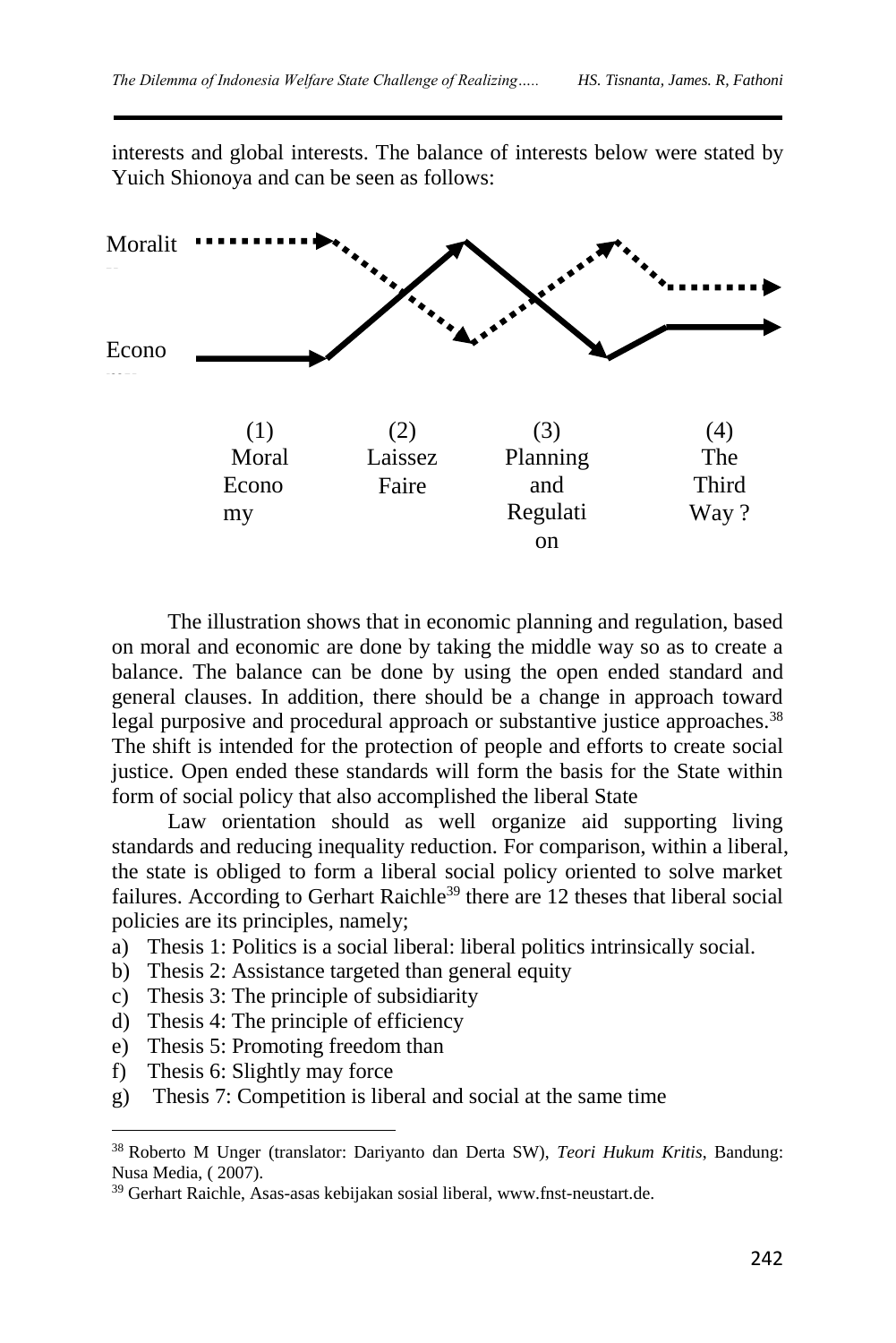- h) Thesis 8: The principle of openness:
- i) Thesis 9: Separation between transfer and insurance field
- j) Tesis10: Prioritize subject help rather than the object of subsidies or intervention against market
- k) Thesis 11: Justice generation or principle
- l) Thesis 12: stimulation to take out insurance

Although 12 of the thesis is based on liberal ideology, but the essence of these theses can be reduced in the context of Pancasila law state. The most fundamental essence regarding to the perspective of social protection to the poor is in the context of the law state. The substance of social policy is essentially parallel with Pancasila socialism values, which are based on its principles.The meaning of social policy emphasized on respect for human dignity through empowerment and human responsibility. An important function to be done by the government is promoting social integration. The Substance of the Law should lead to the recognition of the right of people to participate, so that the character is Pengayoman law established. The Law is not only to provide protection, but also to help the disadvantaged communities through social policy.

The Purpose of law based on Pancasila law-ideals is to give a protection and succour to people, which protecting people passively and prevent an abusive power, and actively create a condition of humanity. Then it could able a process of society fairly and then the people can get a big chance and equity to develop all of human potential and then happiness will be realized. These formulations including purpose are to keep and to develop "humanity manners and morality ideals which noble based on the One Almighty God" (Explanation of UUDNRI 1945). Implementation of Pengayoman law has implemented in an effort to realize as follows:

- (a) Order and well organized that makes predictability;
- (b) Peace that shows peacefully;
- (c) Justice (distributive, commutative, protective);
- (d) Welfare and social justice
- (e) Coaching sublime morals based on the One Almighty God.

The ideological tendencies of modern law are generally based on liberalism which upholds freedom but rejects the obligation of states to protect the welfare of weak social classes. The notion of liberalism and neoliberalism replaces the sovereignty of the state with market sovereignty. The market mechanism (market mechanism) is believed to be able to move the wheels of the economy that is to facilitate production, distribution, and consumption. The state is no longer able to make policies independently regardless of market psychology.The state is often helpless in the face of such brutal and heartless market pressures. The liberal law only prepares the structure that gives freedom to the individual and then it is up to the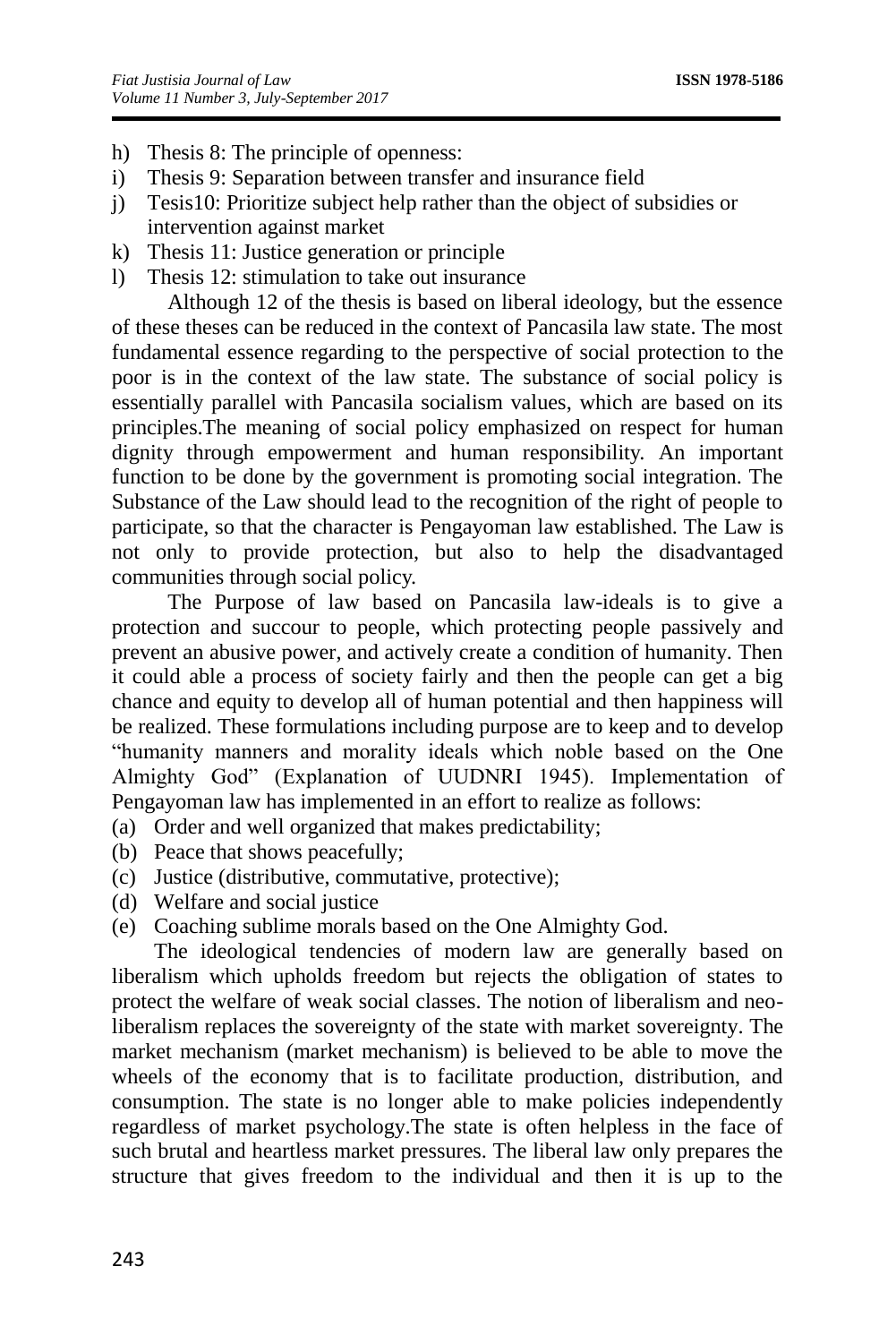individual how to play and utilize the structure, as stated by Satjipto Rahardjo.<sup>40</sup> An open competition places has both the winner and the losers, so the losers have to pay more ("the poor pay more") for not being able to take advantage of the existing legal structure. Law is one of the sources that cause freedom and is often the legitimacy of the process of impoverishment. Such strict legal structures and highly formal (positivistic) legal means, cause some groups of people to be unable to access legal resources. Similarly, often the substance of the law is not fair with the conditions and uniqueness of a community.

The existence of customary ulayat rights, for example, eventhough the constitution recognizes it but because the positive legal meaning demands formal proof of control over the rights, systematically the customary ulayat right becomes lost. Indigenous peoples who do not have a formalistic mindset and behavior, they will never be able to show certificates of land as evidence of the land being conceived as an ulayat right that they possess. The liberal nature of the law has separated man from his social and natural environment. The collective paradigm has been replaced by the paradigm of individualism. The cultural peculiarities and uniqueness of the society's order are kept away from the structure and its relation to space and time. Laws and policies issued by the state often become a burden for certain groups of people.

# **4. Conclusions**

 $\overline{a}$ 

Based on the above description, it can be concluded that

- a) Morality and Pancasila ethics are the foundation of Indonesia socialist people. Welfare and democratic is one of the means to an end. Indonesian socialism is formulated as a just and prosperous society based on Pancasila. Moral and ethical development in social life and state that guarantees, liberty, justice and equity prosperity. However, Development cannot be separated from state sovereignty, especially in managing the resource.
- b) Global order shows a coercion phenomenon of the coercion of democratic values and the conception of law state for the benefit of the investment (capitalist interests). Welfare states face challenges in developing its economy and ensures the values of freedom, efficiency, and economic growth. The Law of orientation should put a balance between national interests and global interests. Character and substance of law must be Pengayoman. The Law not only provides protection, but also helps the disadvantaged communities through social policy.

<sup>40</sup> Satjipto Rahadjo, Biarkan Hukum Mengalir, Jakarta: Kompas, (2007), p.111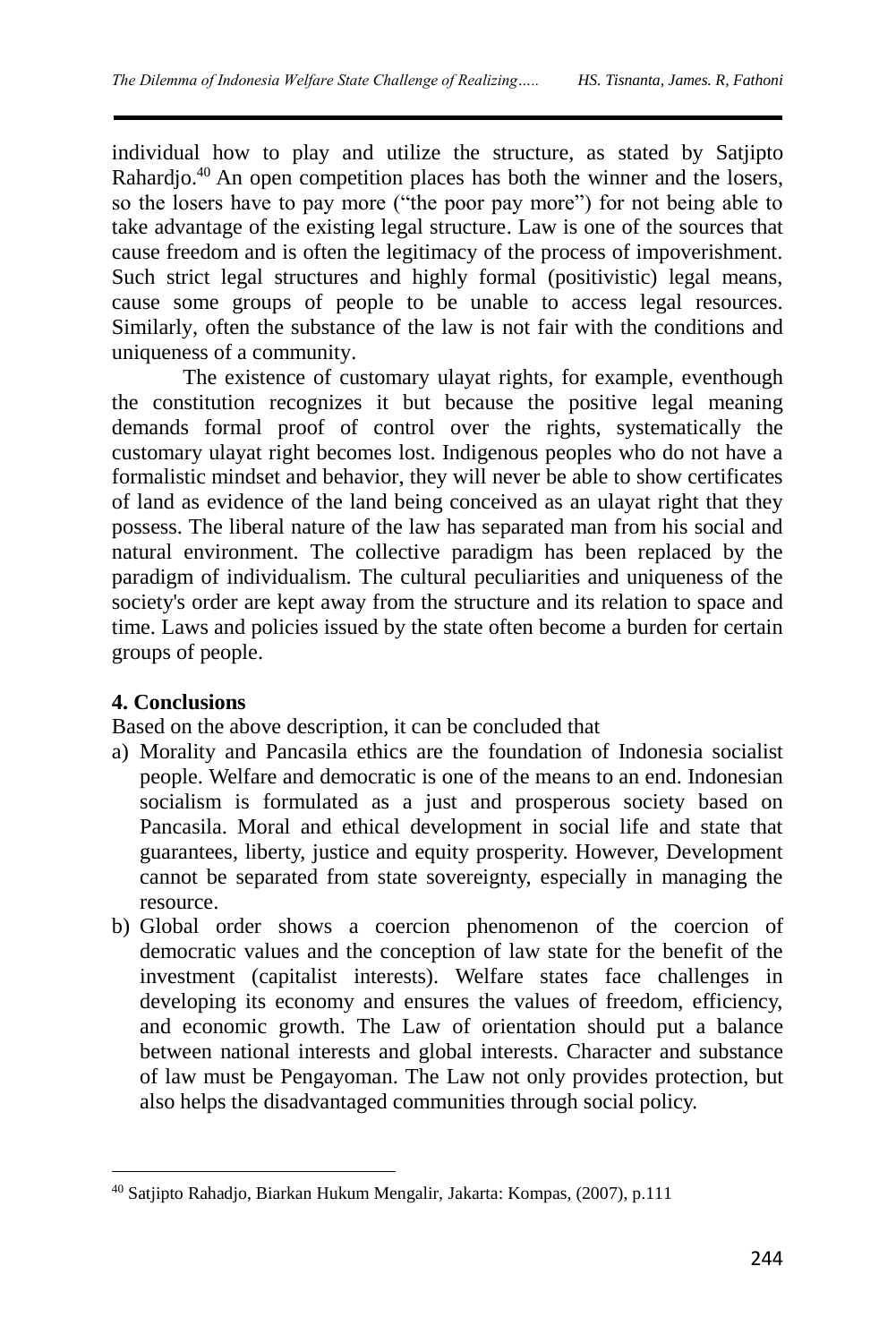#### **Bibliography**

### **A. Books**

- Asshiddiqie, Jimly. (2000). *Konsolidasi Naskah UUD 1945 setelah Perubahan Keempat*, Jakarta: Pusat Studi HTN Fak. Hukum UI.
- E Stiglitz, Joseph. (2007). translation Edrijani Azwaldi, *Making Golbalization Work –Menyiasati globalisasi menuju dunia yang lebih adil*. Bandung: Mizan.
- Fukuyama, Francis. (2005). *Memperkuat Peran Negara.* Jakarta: Gramedia.
- Irianto, Sulistyowati. (2009). *Menuju Pembangunan Hukum Pro-Keadilan Rakyat –dalam Sosiologi Hukum Dalam Perubahan (editor; Antonius Cahyadi dan Donny Danardono).* Jakarta: Yayasan obor Indonesia.
- Kusuma, RM. A.B. (2009). *Lahirnya Undang-Undang Dasar 1945*. Jakarta: Badan Penerbit FH Universitas Indonesia.
- Rahardjo, Dawam. (1981). *Ekonomi Pancasila.* Yogyakarta: BPFE
- Rahadjo, Satjipto. (2007). Biarkan Hukum Mengalir. Jakarta: Kompas.
- Shidarta, B. Arief. (2010). *Ilmu Hukum Indonesia.* Bandung: Fakultas Hukum Universitas Katolik Parahyangan.
- Spicker, Paul. (2000). *The Welfare State – a general theory*. London: Sage Publication ltd. 6 Bonhill Street.
- Suseno, Franz Magnis. (1991). *Etika Politik*, *Prinsip-prinsip moral dasar kenegaraan modern*. Jakarta: Gramedia
- Tamanaha, Brian Z. (2004). *On The Rule of Law: History, Politics, and Theorie.* Cambridge: Cambridge University Press.
- Unger, Roberto M. (2007). (translator: Dariyanto dan Derta SW), *Teori Hukum Kritis*. Bandung: Nusa Media.
- Yutika, Ahmad Erani. (2007). *Perekonomian Indonesia.* Malang: BPFE Unibraw.
- Rosefielde, Steven. (2002). *Comparative Economic System Culture Wealth, and Power in 21st Century*. Massachusetts (United State of America): Black Well Publishing.

#### **B. Journal and Article**

- James W. Elly,"The Progressive Era Assault on individualism and property rights", *Scholarly Journal Social Philosophy and Policy*, 29 (2), (2012), Oxford: Cambridge University Press.
- Muladi, Refomasi Hukum Dalam Pembaharuan Sistem HukumNasional, Makalah Ceramah Ilmiah, Bandar Lampung, 6 March 2007.
- N Scott Arnold, "Are Modern Liberals Socialist or Social Democrats", *Scholarly Journal Social Philosophy and Policy*, 28 (2), (2011), Oxford Cambridge University Press.